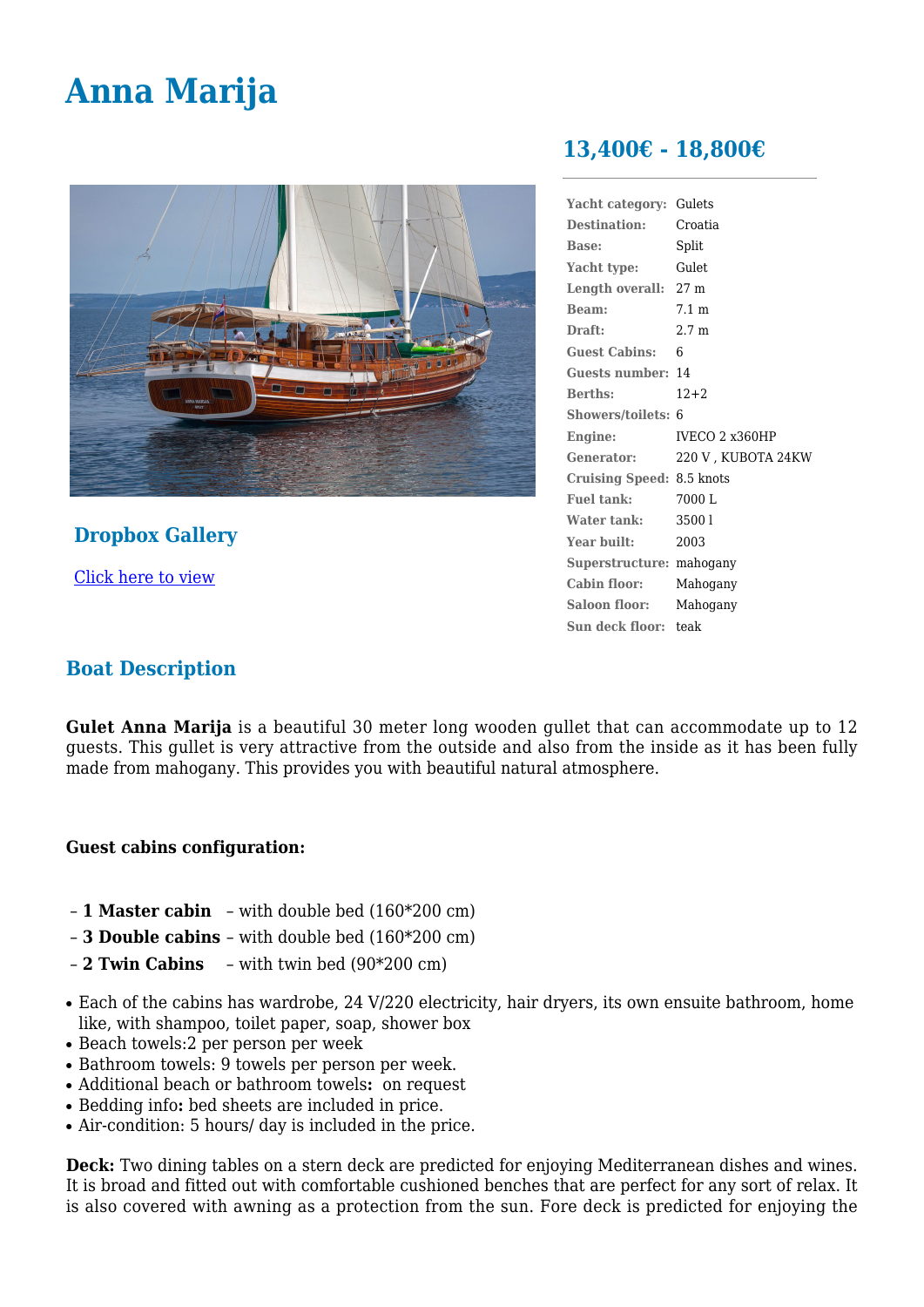sun. Sun deck covered with comfortable cushions is oasis for those who love the feeling of sun rays on their skin.

**Salon areas:** Anna Marija has large salon area with a dining table that can accommodate up to 12 guests. Combination of mahogany and white color provides you a perfect place for relaxation for those who like to avoid lot of sun – especially as saloon has air condition. Anna Marija has 6 cabins for up to 12 people. All cabins and a saloon are with air conditioning.

**Galley & crew quarters**: kitchen galley features all necessary equipment - including ovens, grill, refrigerators and deep freezers.

#### **Tender, Toys**

- Tender boat: 4.9 meters, 50 HP
- $\bullet$  water ski (100 EUR/h)
- $\bullet$  wakeboard (100 EUR/h)
- paddle board
- 2 kayaks
- snorkeling equipment

#### **On Board Entertainment**

- TV, DVD/ DVD library
- $\bullet$  WiFi
- USB connection
- board games, cards

#### **Crew: captain. cook, 2 deck hands.**

Anna Marija has 4 well experienced crew members who take care of navigation, service and the safety of the passengers.

#### **Price Details**

| <b>Time period</b> Pre-season |                         | 21.05.-11.06.<br>03.09.-17.09. | 11.06.-09.07<br>20.08.-03.09. | $09.07 - 20.08$ | Post-season. |
|-------------------------------|-------------------------|--------------------------------|-------------------------------|-----------------|--------------|
| Price<br>(EUR/week            | $\mid$ 13,400.00 $\mid$ | 15,200.00                      | 17,000.00                     | 18,800.00       | 13,400.      |